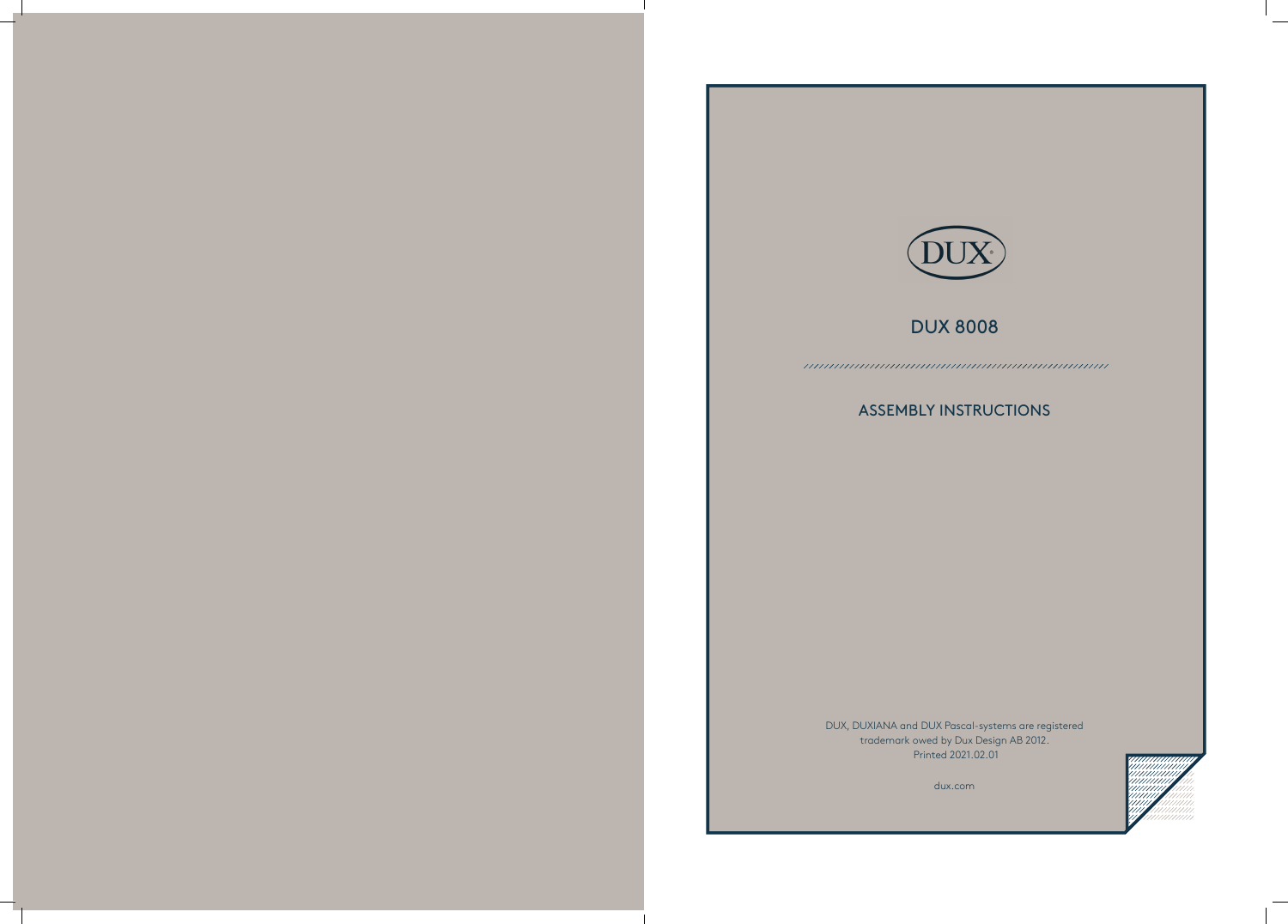#### DUX PASCAL-SYSTEM



#### CONFIGURE PASCAL-SYSTEM

### ASSEMBLING





The Pascal System consists of three or six interchangeable spring cassettes of varying densities and tension. Designed to provide three support zones – shoulders, hips, legs – each cassette is selected to match your body size and weight for individually customized comfort.

Common configuration is as follows: SOFT – at the head, allowing your shoulders to sink into the bed. MEDIUM – in the middle, allowing hips to sink down in the bed. FIRM – at the foot, allowing some elevation for your legs and feet.

I. ATTACH THE LEGS Attach the legs and place the bases

close together.

#### II. ADD THE SPRINGTOP



dux.com DUX, DUXIANA and DUX Pascal-systems are registered trademark owed by Dux Design AB 2012. Printed 2021.02.01

1